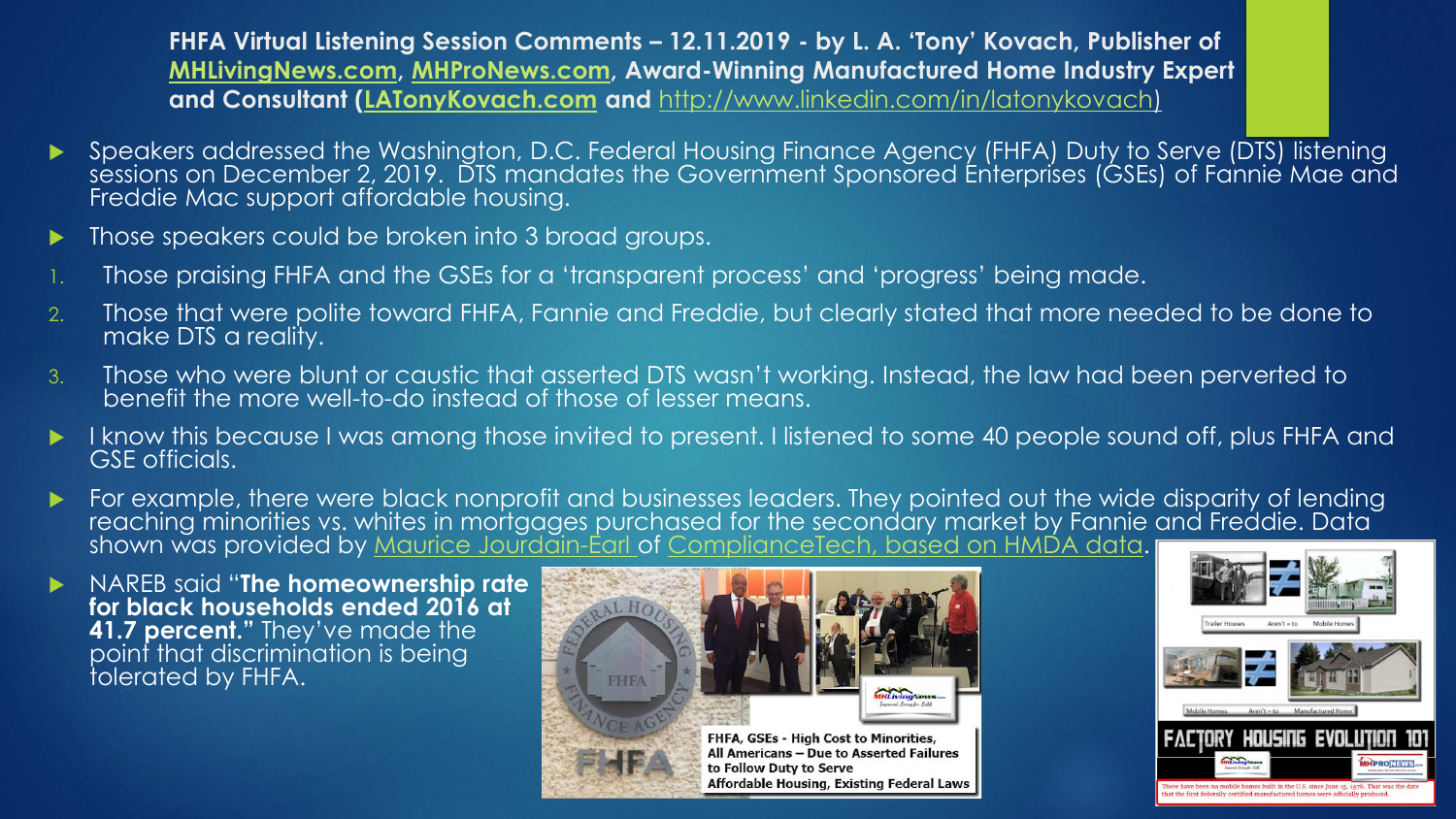- $\blacktriangleright$  Doing the math, the economic harm to blacks may be imputed to exceed a staggering \$2.1 trillion dollars.
- ▶ Several manufactured home (MH) community residents from different states said commercial real estate loans made under DTS to community operators who purchased or refinanced MH communities at low rates. Because of a lack of resident safeguards, they named companies like Havenpark Capital and RV Horizons/Impact Communities – both of which are Manufactured Housing Institute (MHI) members - that aggressively <u>ra</u>ised site fees (lot rents). Economic 'evic'tions had or will occur, residents said.
- DTS had been perverted, diverted and turned on its head.
- A program designed to provide more affordable housing for lower income Americans was instead fueling less affordable housing by making loans to wealthy consolidators and others.
- David Dworkin spent 11 years at Fannie Mae, nearly 10 years at the U.S. Treasury, and for almost 2 years has been the President and CEO of <u>the</u> Nationál Housing Conference. <u>Dworkin's recent comments letter to FHFA</u> said: "**[Manufactured housing is critical to ensuring access to affordable](https://www.manufacturedhomepronews.com/david-dworkin-national-housing-conference-compared-and-contrasted-with-lesli-gooch-manufactured-housing-institute-on-fannie-mae-freddie-mac-proposed-modifications-to-fhfa-on-duty-to-serve-finance/)  housing for both rural and underserved urban communities. Challenges in achieving what were arguably modest goals should prompt redoubled efforts rather than changes in goals targets. We have full confidence in both Enterprises ability to reach the existing benchmarks**."
- Dworkin knows the system from the inside. But there's more.
- **The Duty to Serve (DTS) Rural, Underserved, and Manufactured Housing** Markets was enacted as part of the Housing and Economic Recovery Act (HERA) of 2008. The law passed by a <u>[widely bipartisan margin](https://www.govtrack.us/congress/bills/110/hr3221)</u>.
- FHFA's website says: "**The Duty to Serve (DTS) requires Fannie Mae and Freddie Mac (Enterprises) to facilitate a secondary market for mortgages on housing for very low-, low-, and moderate-income families in: Manufactured housing, Affordable housing preservation, and Rural**  housing.

## High Cost to Minorities of Not Enforcing DTS and Other Existing Federal Laws

71% White Homeownership Rate vs 41.9% Black Homeownership Rate. Difference = 29.1%.

There were 37,144,530 non-Hispanic blacks, per Wikipedia. That's 10,809,058 more blacks in rental housing.

HUD Secretary Ben Carson has often said that the average rental household has \$5,000 net worth, while the typical homeowning household has some \$200,000 net worth. Doing the math, that is a difference of \$195K.

Thus:

\$2,107,766,310 in lost equity to blacks - \$2.1T based on data.

 $10,809,058$  X \$195,000 = \$2,107,766,310,000.

That's \$2.1 trillion in lost equity or wealth among black Americans. That clearly harms minorities, but also the nation as a whole.

## 71.0 percent



According to the Census Bureau's American Community Survey (2012-2016), the national black household homeownership rate was 41.9 percent, about 29 percentage points lower than the white household homeownership rate (71.0 percent) during the same time period. Mar 1, 2018

## Homeownership Rates by Race and Ethnicity - NAHB https://www.nahbclassic.org > generic



"Compared with the unregulated mobile/trailer homes of the past, the manufactured homes built after 1976 have a higher level of safety, durability, and quality, and the small fraction of homes damaged during hurricanes attests to their safety and durability."

- Scholastica "Gay" D. Cororaton,

Certified Business Economist (CBE), National Association of Realtors ® (NAR).



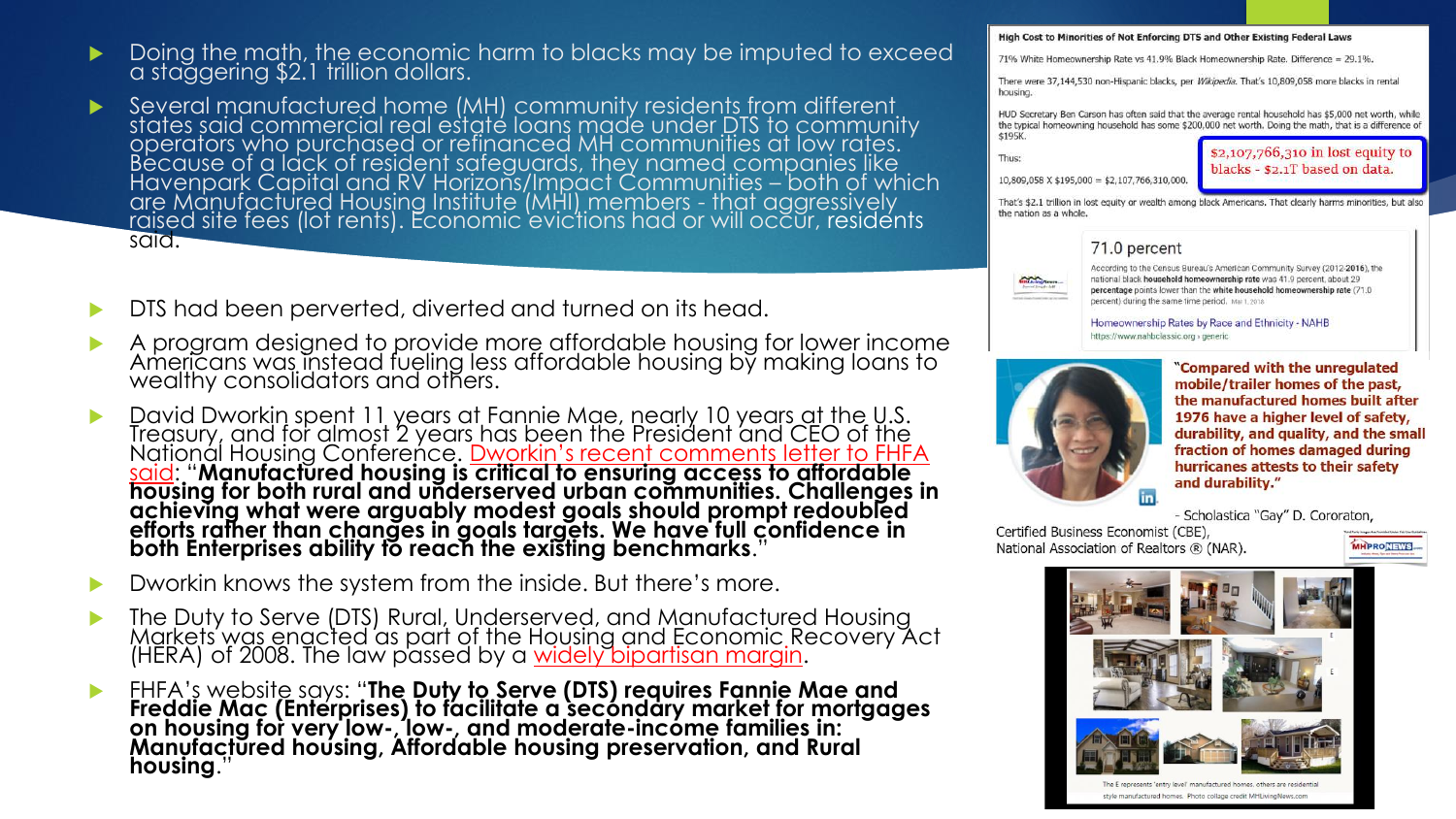- ▶ Over a decade later, there is little to no discernible support for the vast majority of HUD Code manufactured homeowners, those seeking affordable housing, retailers and others selling manufactured homes exists.
- Data supplied by the GSEs prove that point.
- As a trade journalist who publishes the runaway largest and most-read professional media in our industry [\(MHProNews\)](https://www.manufacturedhomepronews.com/) that includes a companion public site [\(MHLivingNews](https://www.manufacturedhomelivingnews.com/)) and as someone who is a multiple award-winner in history and manufactured housing, those opening facts beg several questions.
- But let's pivot to statements instead.
- **1. No person or organization is supposed to be above the law**.
- 2. We've spoken with lenders that entered the manufactured home market after DTS passed. They're successfully making sustainable loans.
- 3. We've spoken with lenders who've made manufactured home loans including personal property or 'chattel loans' sustainably for a decade or more.
- 4. Given federal law and that others made such loans successfully, why has FHFA tolerated obvious foot-dragging by Fannie and Freddie to fully enforce and comply with federal law?
- Years of research and reports could be boiled down to this claim.
- **Good federal laws are on the books that support manufactured housing on paper but are going under-enforced, are ignored and/or perverted. DTS is among them.**
- A decade after HERA and DTS passed, where is that secondary financing market for manufactured homes?
- Interested parties should [read various letters submitted to FHFA](https://www.fhfa.gov/PolicyProgramsResearch/Programs/Pages/DTSPlanModificationsRFIList.aspx) about the current plans and proposed modifications requested by the Enterprises. The [MHI letter by EVP and CEO-elect Lesli Gooch](https://www.manufacturedhomepronews.com/investor-alert-manufactured-housing-institute-paltering-concerns-fannie-maes-duty-to-serve-plus-manufactured-housing-investing-stocks-updates/) makes some interesting and accurate statements, but pivots to items that are arguably [paltering](https://www.manufacturedhomepronews.com/wp-content/uploads/2019/11/DecieveSomeoneUsingTruthfulStatementsPalteringQuoteDeceptionWIthTruthQuoteManufacturedHomeProNews.jpg).
- ▶ Instead of Gooch making a case for robust support for all HUD Code manufactured homes which is what one might reasonably expect of the trade association claiming to 'represent all segments of manufactured housing' – instead MHI promoted their so-called 'new class of homes' recently dubbed "**[CrossMod](https://www.manufacturedhomepronews.com/paltering-manufactured-homes-crossmodtm-homes-manufactured-housing-institute-clayton-homes-berkshire-hathaway-manufactured-home-lenders-dts-and-you/)TM homes.**"
- ▶ Why didn't MHI pursue robust lending for all manufactured homes, instead of only for select "[CrossMod](https://www.manufacturedhomepronews.com/paltering-manufactured-homes-crossmodtm-homes-manufactured-housing-institute-clayton-homes-berkshire-hathaway-manufactured-home-lenders-dts-and-you/)<sup>™</sup> homes" backed by Clayton Homes, Skyline-Champion, Cavco Industries and some MHI member producers?
- ▶ How did Fannie and Freddie magically establish a special program with specs for those so-called "[CrossMod](https://www.manufacturedhomepronews.com/paltering-manufactured-homes-crossmodtm-homes-manufactured-housing-institute-clayton-homes-berkshire-hathaway-manufactured-home-lenders-dts-and-you/)<sup>TM</sup> homes," reportedly developed in closed doors meetings with MHI?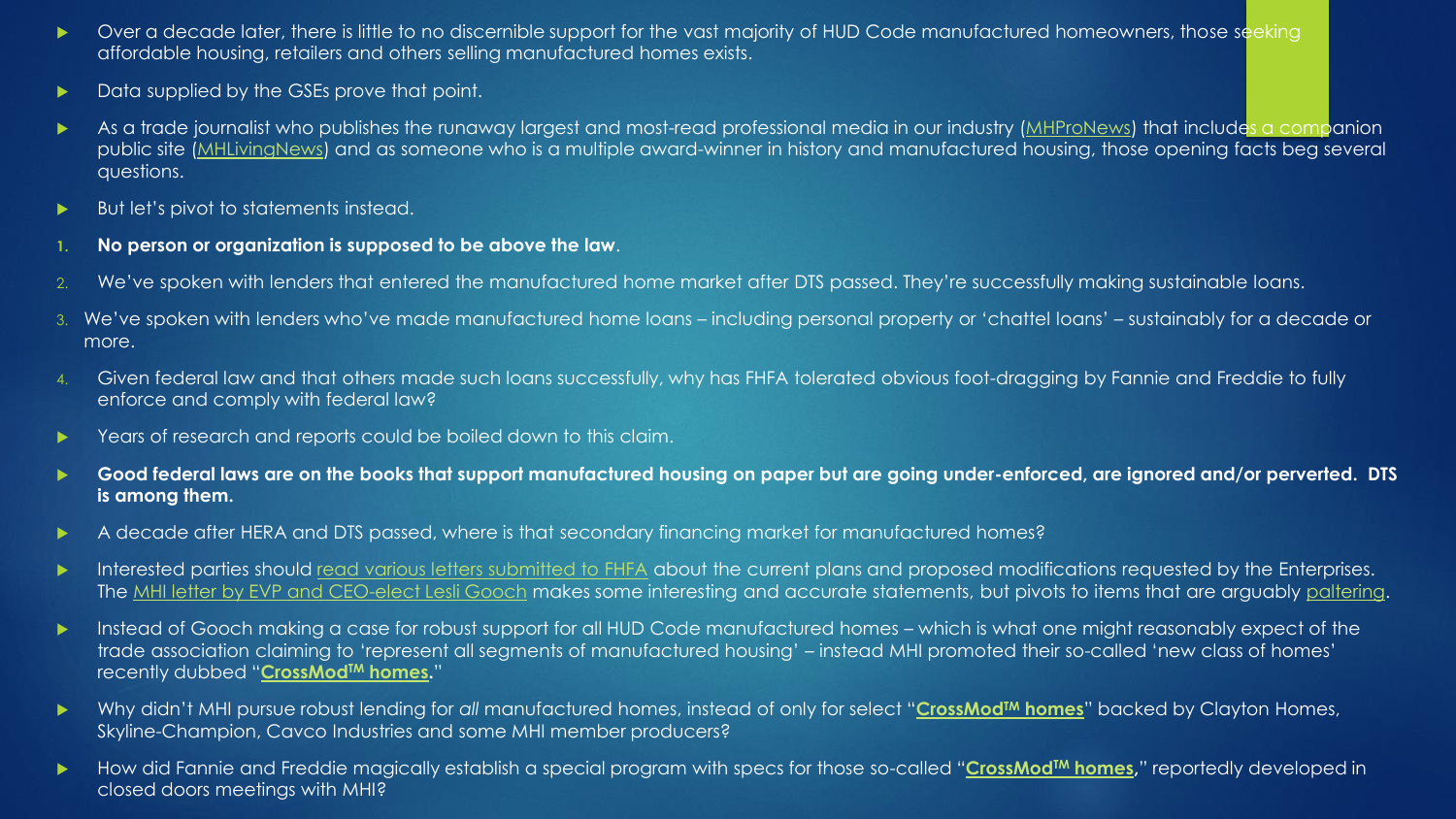- Why haven't the minutes for secretive meetings between the GSEs and MHI been released?
- MHI member-producers told MHProNews that there's long been lending on modular housing on par with conventional housing.
- $\blacktriangleright$  It was [illogical and insulting, said those sources,](https://www.manufacturedhomepronews.com/what-are-we-chopped-liver-mhi-member-december-2018-reactions/) to create a so-called new class of manufactured housing when those same factories already built modular-coded units.
- We have no problem with what products builders produce that comply with regulations. But we do have a problem with special lending extended to favored MHI firms by the GSEs with the FHFA's consent.
- HUD Code builders have always had the ability to build manufactured homes to minimum federal construction, energy and safety standards providing durable, safe housing with consumer protections. Those entry-level homes are affordable for people with lower incomes. Builders can also offer more residential style-homes with more features at a higher cost.
- There was therefore no logical reason to create a 'new class' blurring lines between modular and HUD Code, including via the name of the product - "**[CrossMod](https://www.manufacturedhomepronews.com/paltering-manufactured-homes-crossmodtm-homes-manufactured-housing-institute-clayton-homes-berkshire-hathaway-manufactured-home-lenders-dts-and-you/)TM homes.**"
- I've personally spoken with people at the GSEs and/or who performed contract work for the Enterprises. Some said the **[Freddie Mac Choice](http://www.freddiemac.com/singlefamily/community_lenders/news/20190509_choicehome_factory_built_housing.html)** and **[MH Advantage by Fannie Mae](https://www.fanniemae.com/singlefamily/manufactured-homes)** plans are not how such lending programs are traditionally developed.
- Of course not.
- Do the GSEs tell site builders how to build their housing units?
- [Richard Genz did research for the Fannie Mae Foundation published some 2 decades ago.](https://www.manufacturedhomepronews.com/affordable-manufactured-housings-puzzling-contemporary-condition-revealed-by-quotable-quotes-from-residents-professionals-expert-researchers-advocates-public-officials-graphics-and-repo) He made the case that manufactured homes were unfairly stigmatized.
- An [Obama Administration era HUD PD&R documented in 2011 manufactured homes appreciating side-by-side](https://www.manufacturedhomelivingnews.com/wp-content/uploads/2018/04/2011HUDPDRRegulatoryBarriersManufacturedHousingPlacementUrbanCommunitiesMHLivingNewsPDF.pdf)  with conventional housing.
- So why implement a scheme splitting higher cost 'new class' HUD Code homes MHI and the GSEs are pushing? Doesn't that de facto stigmatize anew the millions of existing manufactured homes?
- This ploy purportedly fuels stigma, arguably benefiting lenders like 21st Mortgage or Vanderbilt Mortgage and Finance, owned by Berkshire Hathaway that along with Clayton Homes have been credibly accused of predatory and racist behavior.